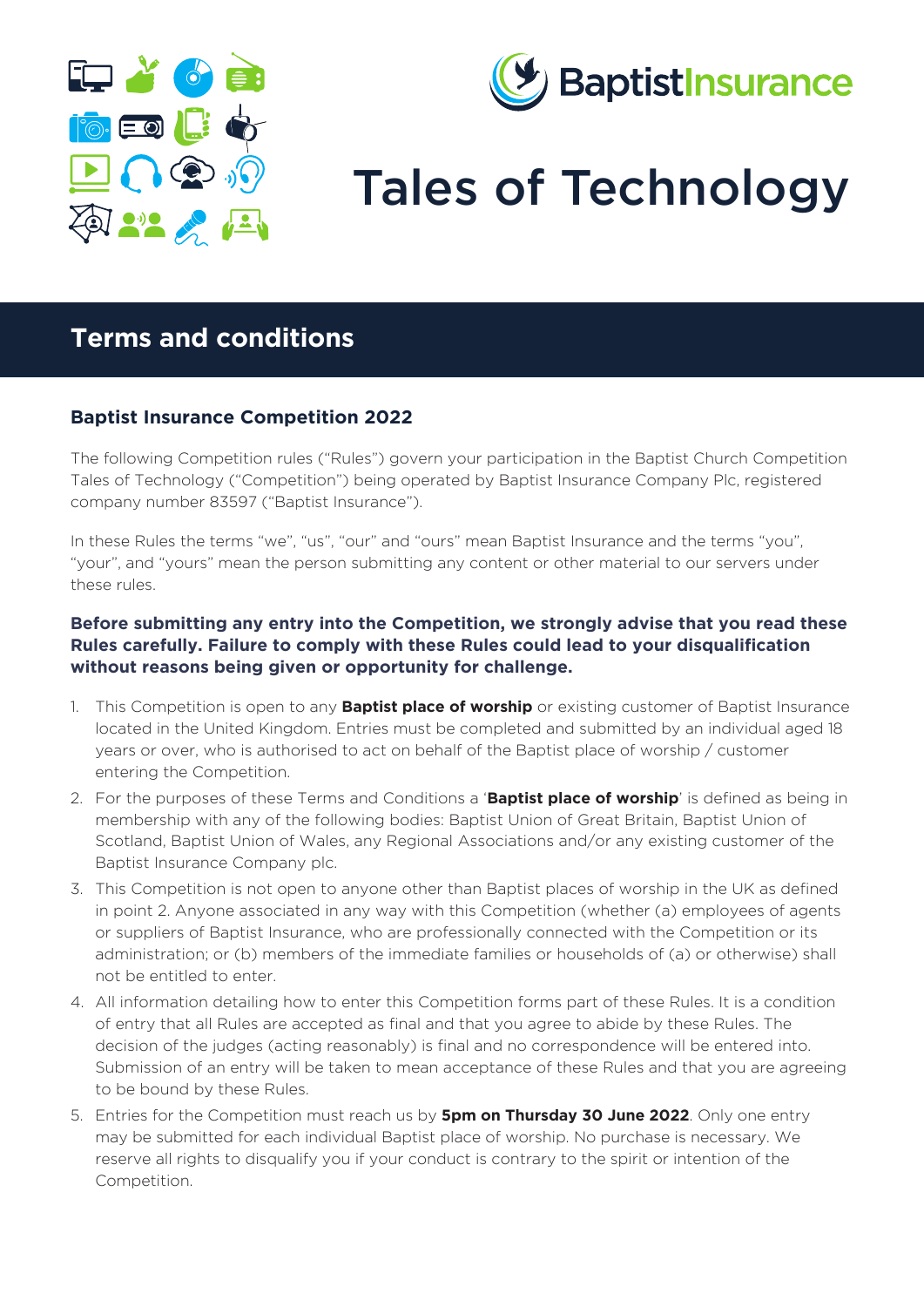- 6. Entries must be submitted on the official entry form, which is available at **www.baptist-insurance.co.uk/churchcomp**. The official entry form is online and must be completed fully and include contact details. Where it is not possible to complete the form online, it is also available as a download from **www.baptist-insurance.co.uk/churchcomp**. Return the downloaded form by email to **churchcomp@baptist-ins.com** or post to **FREEPOST BAPTIST**. Please note entries will not be returned.
- 7. Your entry must **reach us by 5pm on Thursday 30 June** (either online, by email or post). Late, lost, mislaid, damaged in transit, illegible, incomplete, defaced or corrupt entries regardless of cause, including, for example, as a result of any postal failure, equipment failure, technical malfunction, systems, satellite, network, server, computer hardware or software failure of any kind will not be accepted. No responsibility can be accepted for lost entries and proof of posting or transmission will not be accepted as proof of receipt of entry to the Competition. Entries must not be sent through third parties or agencies.
- 8. A Photograph is desirable and can be submitted to accompany an entry but is not compulsory. It must be taken with a standard camera or smartphone. One file can be uploaded with the entry form with a maximum file size of 10MB. The photograph should be landscape and be a minimum size of 860x430 pixels / ratio 2:1 as per the diagram below.

- 9. Entries must be made with the express permission of those featured or whose work is featured, as set out in the entry form, and they must review and agree to these terms and conditions before the entry is submitted. This extends to subjects captured in any accompanying photograph.
- 10. It is your responsibility to ensure that any content submitted on the entry form has the full backing of your place of worship and does not infringe the copyright of any third party. By entering this Competition you warrant that submissions in the entry form constitute your own work and you own any copyright that applies to it. By entering you agree to Baptist Insurance using your content for its promotional purposes.
- 11. Copyright in all entries for this Competition remains with the respective entrants. However, each entrant agrees to grant Baptist Insurance a non-exclusive, worldwide, irrevocable licence, for the full period of any intellectual property rights in the Competition entry and any accompanying materials, to use, display, publish, transmit, copy, edit, alter, store, re-format and sub-licence the Competition entry and any accompanying materials in order to feature any of the submitted entries in any of Baptist Insurance's publications, website and/or other promotional material.
- 12. Once the Competition has closed, our judging panel will consider all eligible submitted entries. The judging panel will be comprised of representatives from Baptist Insurance Company and one guest judge chosen at our discretion.
- 13. The judging panel will determine the 15 Regional Winners and overall National Winner of the Competition, which will be based on criteria including:
	- **Solution** how has technology been used to meet an identified need within the community? How innovative/creative is the solution used?
	- **Impact** what difference this has made to the church mission and community, including community feedback.

The decision of the judging panel (acting reasonably) will be final and may not be challenged.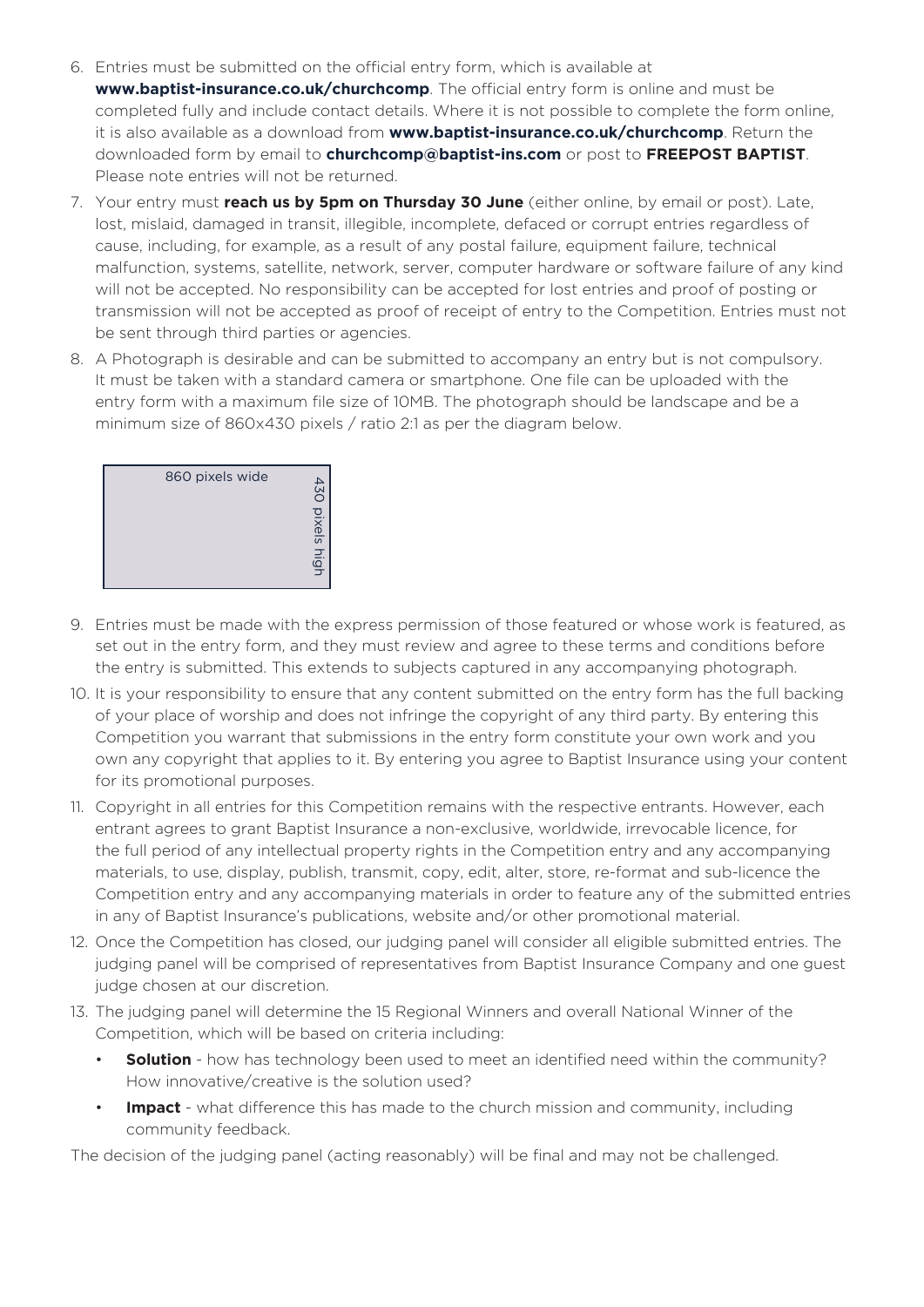- 14. In total, there will be 16 Winners.
	- a. 15 Regional Winners (as defined in clause 18 below) each receiving a Donation of £500, awarded to the best entry for each Region. Together these winning entries will constitute the "Regional Winners" and each a "Regional Winner" of the Competition. Donations will be awarded to the place of worship, and will be announced in September 2022.
	- b. A National Winner the best overall entry (as determined by the judging panel) will be awarded a further Donation of £1,000 in addition to the £500 Regional Donation. This will be chosen from the 15 Regional Winners, and announced in September 2022.
- 15. Each Donation is non-transferrable, not negotiable and cannot be replaced if lost or stolen or not taken up for any reason.
- 16. Each Donation will be paid directly to each Winner (being the Baptist place of worship) by BACS payment or cheque sent by secure mail to the address provided on your entry form.
- 17. Each Winner will be contacted by phone on the number provided on your entry form following the judging panel's decision and will be notified that they are a Winner.
- 18. For the purposes of administering the Competition we are dividing the UK into 15 geographical regions as defined below:
	- **Scotland**
	- **Wales**
	- **Northern Ireland**
	- **North** (Northumberland, Tyne and Wear, Durham)
	- **North West** (Cumbria, Lancashire, Greater Manchester, Merseyside and Cheshire)
	- **Yorkshire** (North Yorkshire, South Yorkshire and East Riding of Yorkshire and West Yorkshire)
	- **East Midlands** (Lincolnshire, Nottinghamshire, Derbyshire, Rutland and Leicestershire)
	- **Heart of England** (Staffordshire, Shropshire, West Midlands, Worcestershire and Herefordshire)
	- **East** (Norfolk, Suffolk, Cambridgeshire and Essex)
	- **Central** (Northamptonshire, Warwickshire, Bedfordshire, Buckinghamshire and Hertfordshire)
	- **London**
	- **South East** (Surrey, West Sussex, East Sussex and Kent)
	- **Southern Counties** (Oxfordshire, Berkshire, Dorset, Hampshire and Isle of Wight)
	- **West of England** (Gloucestershire and Wiltshire)
	- **South West** (Bristol, North East Somerset, Somerset, Devon and Cornwall)
- 19. The Winners will be announced on Baptist Insurance Company's website, via email and the Expressions newsletter on or after 1 September 2022. We will publish:
	- name and location of the Winning Baptist places of worship;
	- 250 words and picture submitted as part of your application; and
	- details of the Donation.
- 20.If you are a Winner of the Competition, you agree that Baptist Insurance may use the name of the place of worship, image, and details supplied on the entry form to announce the Winners of this Competition and for any other reasonable and related promotional purposes. You further agree to participate in any reasonable publicity required by Baptist Insurance. By entering the Competition, you agree that any personal information provided by you with the Competition entry may be held and used only by Baptist Insurance or its agents and suppliers to administer the Competition.
- 21. We reserve the right to amend these Rules at our entire discretion without notice to you, although any such amendments will be posted on the Baptist Insurance website **www.baptist-insurance.co.uk/churchcomp** as soon as practicable. We additionally reserve the right to change the judging panel or cancel the Competition without liability to you should we consider it necessary to do so. No correspondence will be entered into.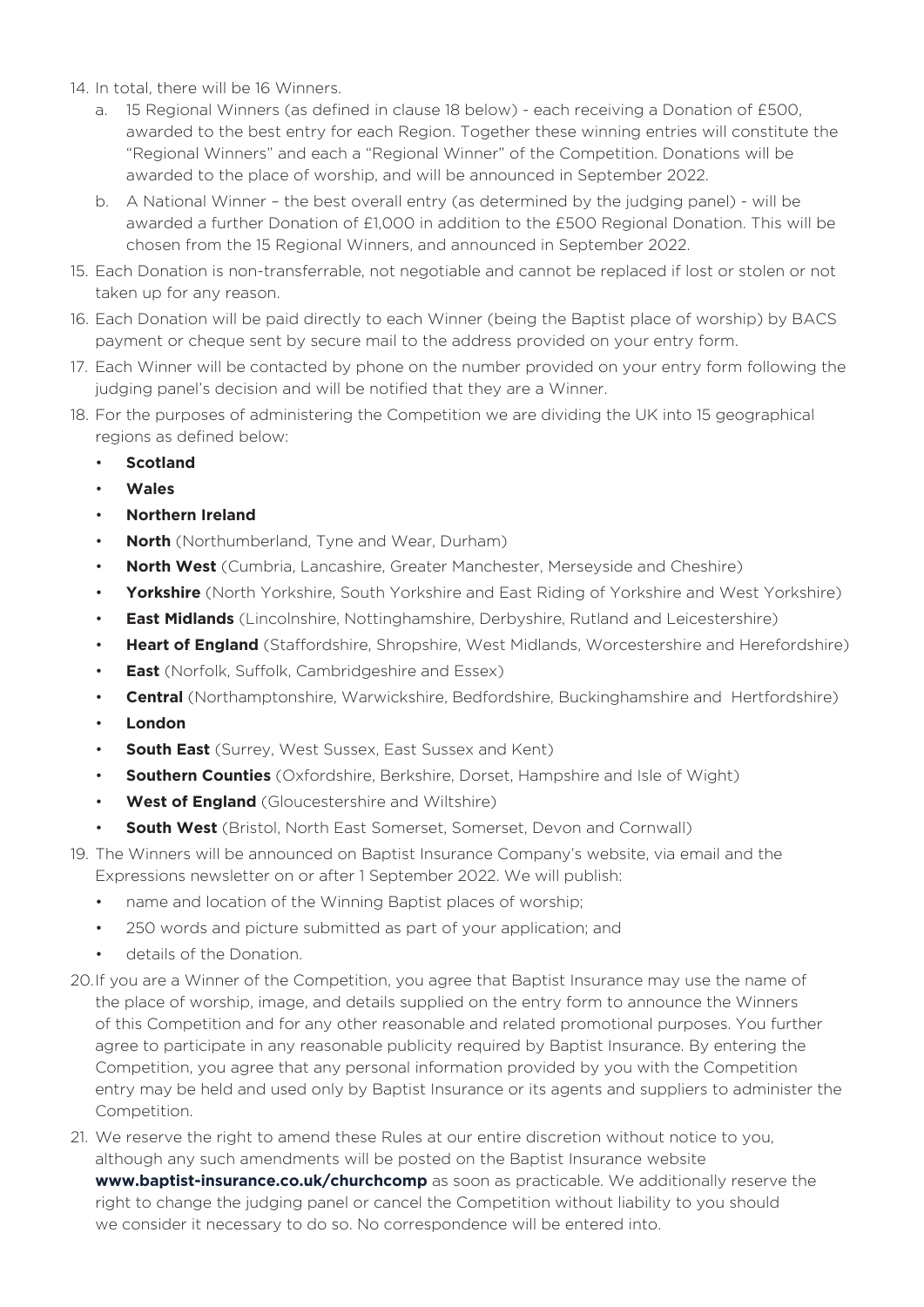- 22. Each of the paragraphs of these Rules operate separately. If any court or relevant authority decides that any of them are unlawful, the remaining paragraphs will remain in full force and effect.
- 23. Nothing in these Rules shall limit our liability for death or personal injury caused by our negligence, for fraudulent misrepresentation or for any other liability that cannot be excluded under applicable law. Except as provided above and provided that this clause will not operate as to enable us to refuse to pay or distribute any Donations to those adjudged as Winners, we hereby exclude all liability of any nature or however arising (including where due to our negligence) to you or any other person in respect of the Competition, including without limitation, any claim you may seek to bring in respect of the loss of a chance should you be unable to upload your entry to our servers for any reason, or for the loss of a chance to establish or enhance any reputation you may claim to have. Except as provided above, in no event shall our liability to you, however arising, in respect of any Competition exceed the sum of £100.

24.English law applies and the exclusive jurisdiction of the English courts shall prevail.

25. If you have any queries regarding these Rules, please email **churchcomp@baptist-ins.com**

#### **Privacy Notice**

Your privacy is important to Baptist Insurance Company. Baptist Insurance Company collect your personal information that you provide on provision of details pursuant to your entry form for the Competition. This information may include basic personal details such as name, address and email together with details about how the church use technology, how any Donation will be spent and who it will benefit (including personal details such as names of individuals involved in any initiative and any additional details that you provide as part of the entry process).

The Competition is administered by Ecclesiastical Insurance Office PLC registered in England at Benefact House, 2000 Pioneer Avenue, Gloucester Business Park, Brockworth, Gloucester, GL3 4AW, with company number 24869 ("**EIO**").

Baptist Insurance Company and EIO shall each act as a separate data controller in respect of your personal information.

EIO may need to share your personal information with its external copywriters to undertake the promotional activities referred to in the Rules above. EIO will contact you prior to sharing your personal information.

Baptist Insurance Company and EIO will process your personal information in accordance with the applicable data protection law and may use your personal information to process your entry and/or to require additional information as part of the entry process and/or to provide you with an update as to whether any Donation has been given under the entry process. Baptist Insurance Company and EIO shall process your personal data on the legal basis that the processing is necessary for Baptist Insurance Company and EIO's legitimate business need to promote and administer the Competition and your participation in the Competition via the submission of your entry form.

It is your responsibility to ensure and confirm that: (a) you have told the Place of Worship that you are representing about the Competition and how Baptist Insurance Company and EIO will use personal information as set out in this Privacy Notice, these Rules and their respective Privacy Policies (referenced below); and (b) you have obtained the consent of any of the individuals involved about these arrangements and that they may be contacted by Baptist Insurance Company or EIO as detailed in these Terms and Conditions.

You have the right to request a copy of all the personal information Baptist Insurance Company and EIO holds about you in a Subject Access Request in writing to Baptist Insurance Company's Data Protection Officer, at Benefact House, 2000 Pioneer Avenue, Gloucester Business Park, Brockworth, Gloucester, GL3 4AW or by email at **compliance@baptist-ins.com** or EIO's Data Protection Officer, at Benefact House, 2000 Pioneer Avenue, Gloucester Business Park, Brockworth, Gloucester, GL3 4AW or on 01452 528190 or by email at **compliance@ecclesiastical.com**. Both Baptist Insurance Company and EIO will take all reasonable steps to confirm your identity before providing you with details of any personal information that it may hold about you.